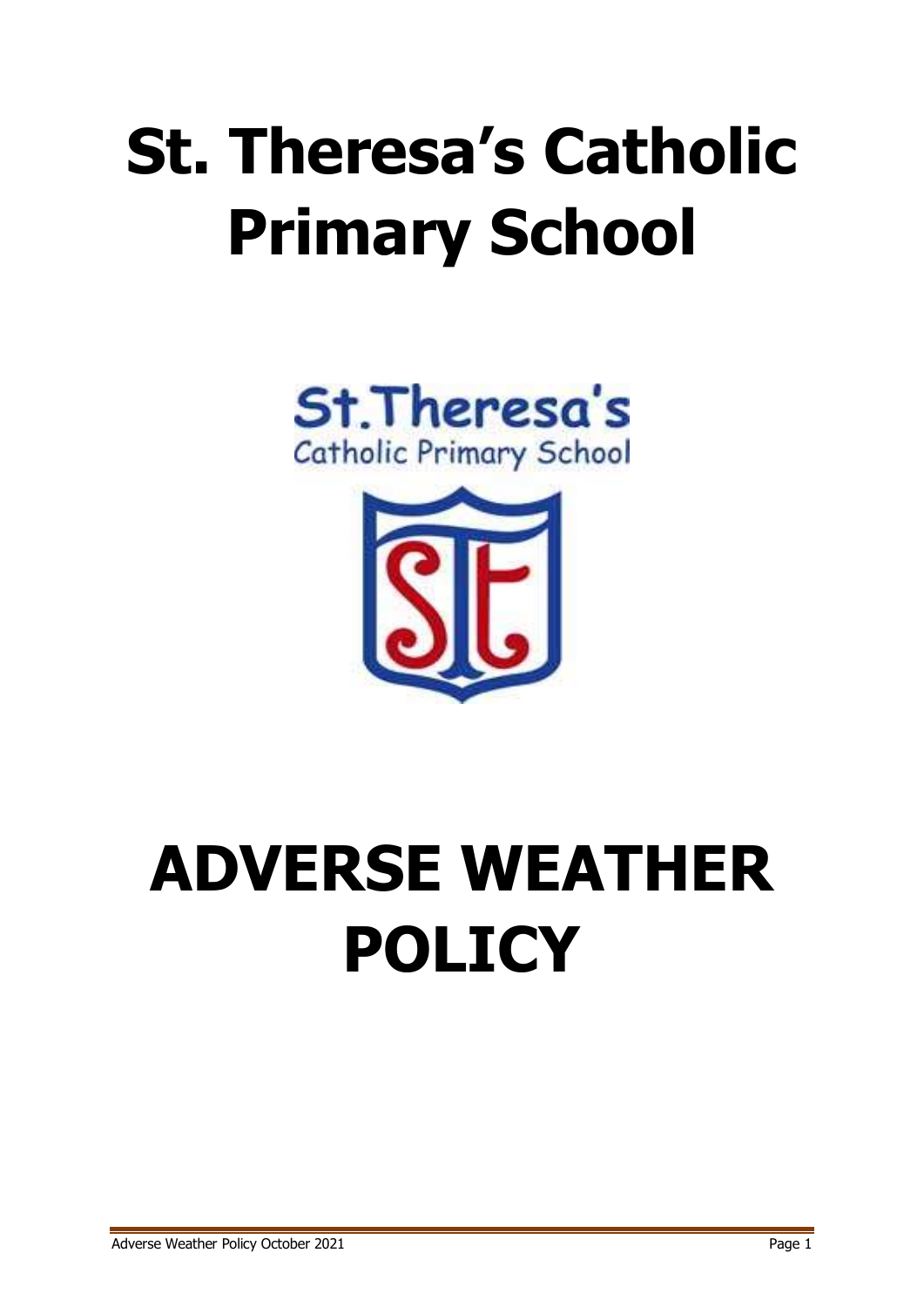"We learn together, we play together, we pray together, we grow together in the love of God"



## Validation Grid

| <b>Title</b>                                      | <b>Adverse Weather Policy</b>      |
|---------------------------------------------------|------------------------------------|
| <b>Author</b>                                     | Barbara Costa                      |
| <b>Associate Author</b>                           | N/A                                |
| <b>Committee</b>                                  | Wellbeing                          |
| <b>Target Audience</b>                            | <b>School Community</b>            |
| <b>Stakeholders</b><br><b>Consulted</b>           | Governors                          |
| <b>Curriculum / Non</b><br><b>Curricular</b>      | Non Curricular                     |
| <b>Associated Policies /</b><br><b>Documents</b>  | Health & Safety, Critical Incident |
| <b>New Policy or Review</b><br>of Existing Policy | <b>New</b>                         |
| <b>Date of Submission</b>                         | October 2021                       |
| <b>Date for Review</b>                            | October 2024                       |
| <b>Review Term</b>                                | 3 years                            |
| <b>Statutory</b>                                  | <b>No</b>                          |

Headteacher DWDWG Barbara Costa

Chair of Governors **Fiona** Kerin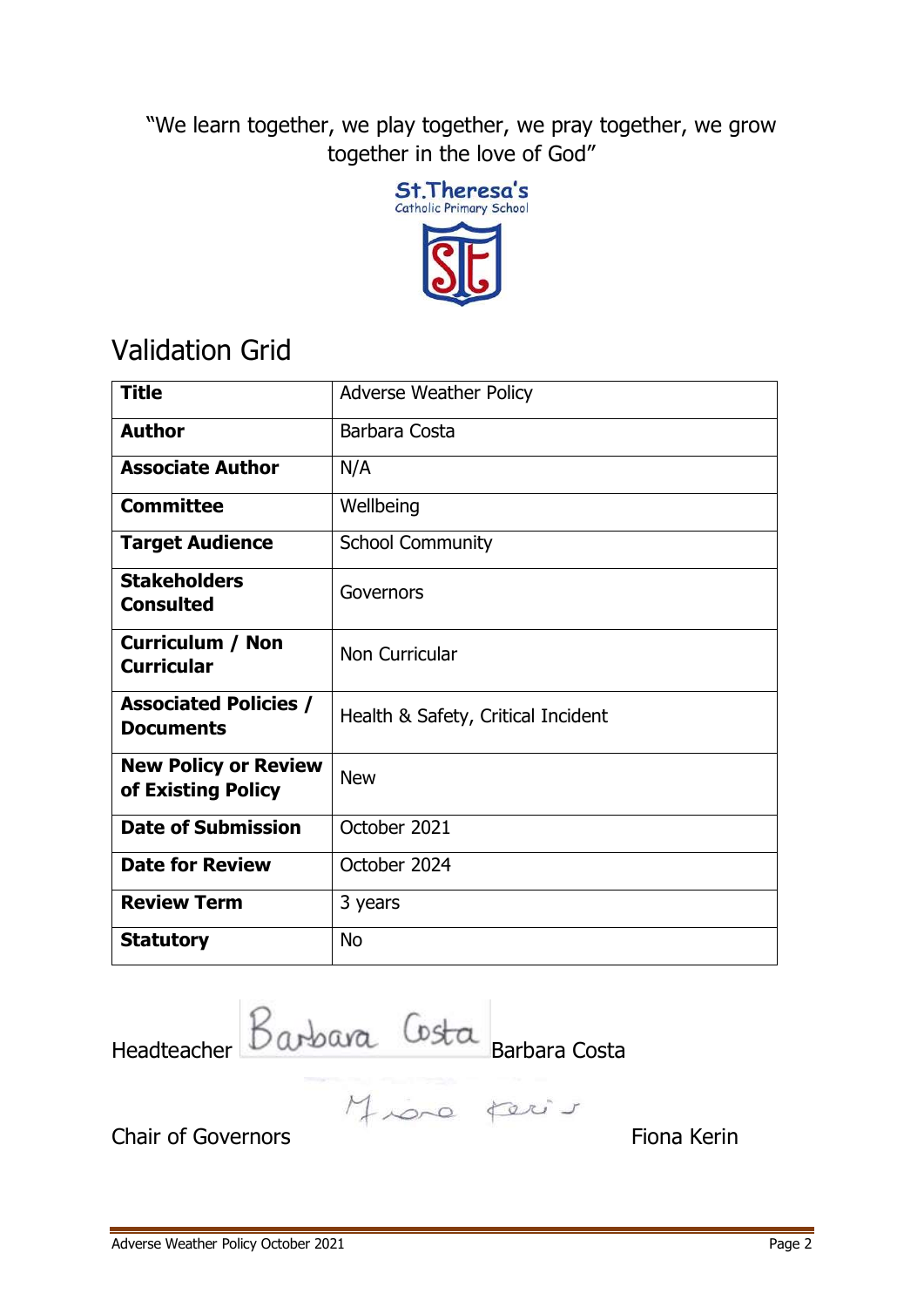## Contents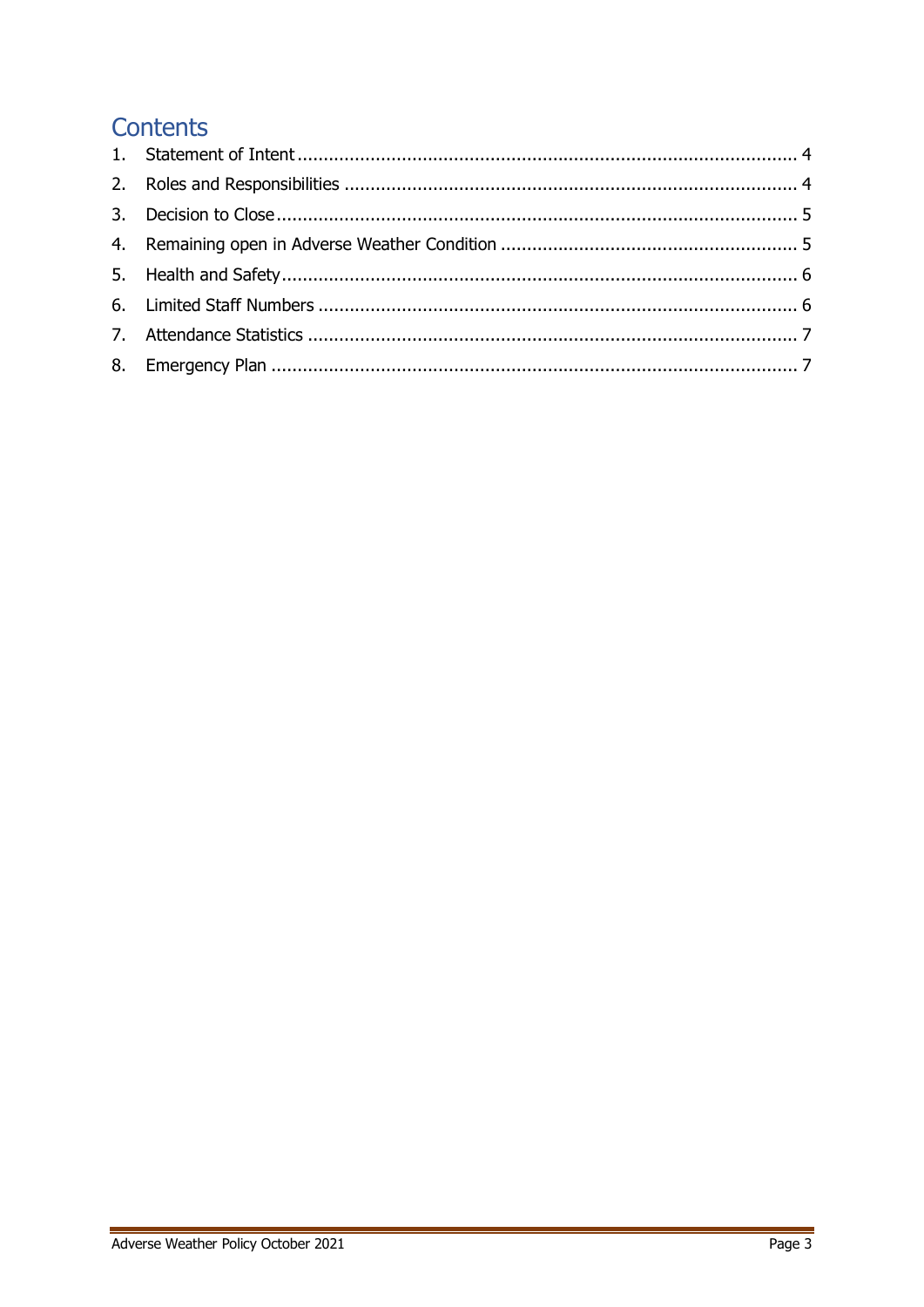#### <span id="page-3-0"></span>**1. Statement of Intent**

It is the aim of St. Theresa's Catholic Primary School (St. Theresa's / we / school) to ensure the school remains open during adverse weather conditions, when practically possible, providing that this can be done in a safe manner.

St. Theresa's intends to, wherever possible, make the decision to close the school before the teaching day commences, rather than defer the decision and delay the opening of the school.

The purpose of this policy is to:

- Make the appropriate procedures clear, in relation to operating the school during adverse weather conditions.
- Make clear the grounds for a school closure due to adverse weather conditions.
- Advise and inform staff and parents / carers of the systems and procedures in place in the event of a school closure due to adverse weather conditions.

#### <span id="page-3-1"></span>**2. Roles and Responsibilities**

The Headteacher is responsible for:

- Deciding whether the school will close due to adverse weather.
- Informing parents / carers and staff of any closure.
- Deciding whether pupils should be kept indoors during break times and reporting this decision to staff at the earliest opportunity.
- Ensuring the school is fully stocked with snow clearing equipment.
- Ensuring the school has an adequate supply of salt.

The Site Manager is responsible for:

- Completing a risk assessment that covers adverse weather and gritting.
- Ensuring gritting is carried out in line with the procedures outlined in this policy.
- Ensuring all equipment is maintained and stored properly, notifying the Headteacher of any damages.

Staff members are responsible for:

- Adhering to the requirements of this policy.
- Reporting any concerns relevant to this policy to the Headteacher.
- The safety of pupils, colleagues and themselves.
- Wearing appropriate footwear and clothing during periods of adverse weather.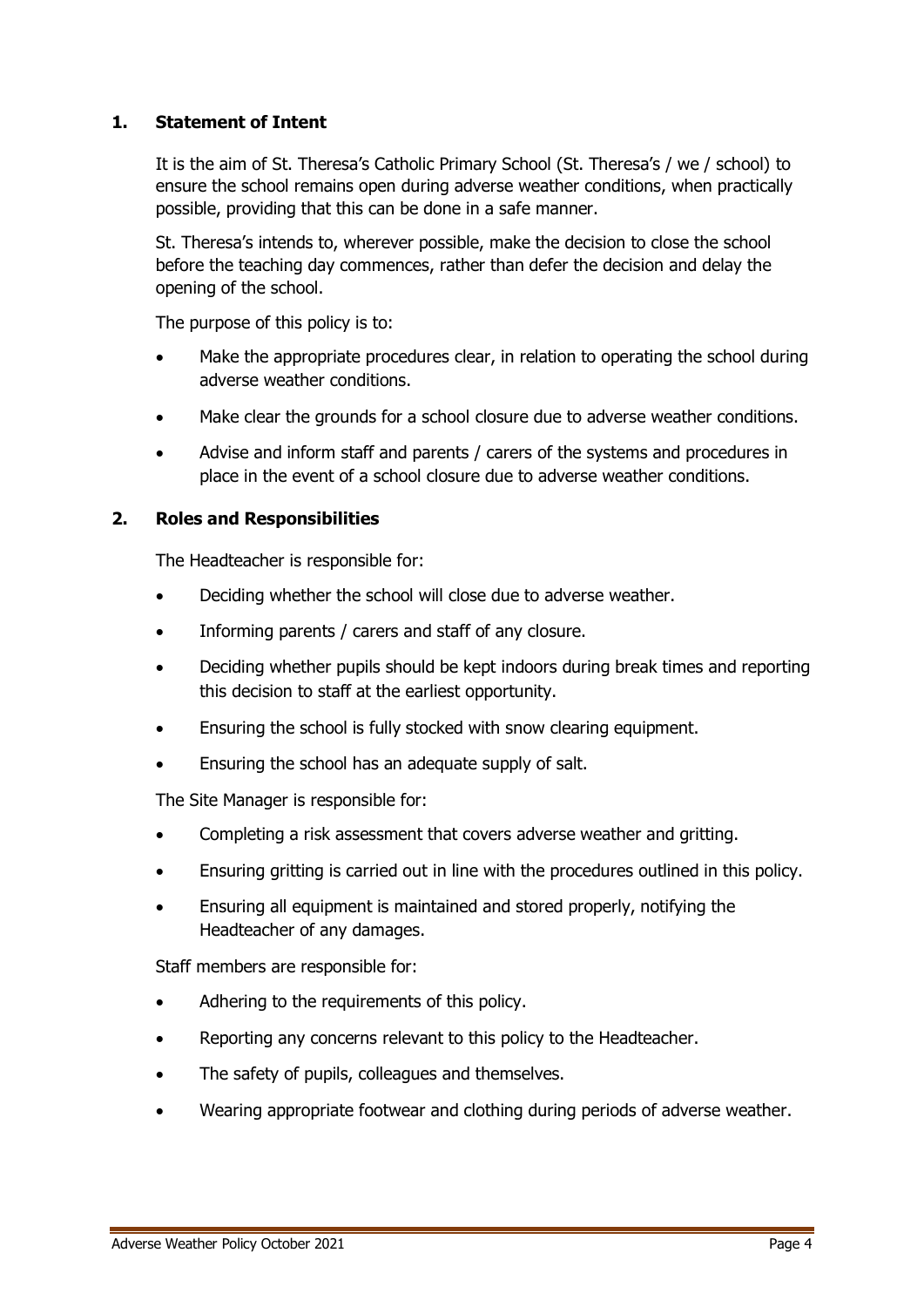Liaising with one another before the end of the day to discuss an exit plan for pupils, this includes escorting younger pupils to the entrance to be collected by their parents / carers.

Parents / carers are responsible for:

- Only using the designated and cleared areas whilst on the school premises.
- Collecting their children when the school needs to close.
- Keeping all their contact information up-to-date.
- Ensuring they and their children wear the appropriate footwear and clothing for adverse weather.

#### <span id="page-4-0"></span>**3. Decision to Close**

The decision to close the school will be made by the Headteacher. The Chair of Governors will be consulted when making a decision about school closure. In the absence of the Headteacher, the Deputy Headteacher will assume the responsibility.

The school will be closed if one or more of the following conditions apply:

- Conditions on site are considered to be unsafe and are likely to present danger to users of the site.
- Staff numbers are insufficient for the school to be operated safely.

In the event of school closure:

- The Headteacher will inform staff and parents / carers via text message.
- The Headteacher or Secretary will post an update on the school website.

In the event of the school having to close during the day, parents / carers will be contacted via text message, using the number provided on the emergency contacts list, and asked to collect their child from the school.

A closure of the school during the day and an early release of staff will only be considered in extreme circumstances.

#### <span id="page-4-1"></span>**4. Remaining open in Adverse Weather Condition**

If the school remains open when there has been snowfall or the site is icy, access to the site for pedestrians will be restricted to identified pathways only.

The site manager will place health and safety caution signs to warn users of the increased hazards on site.

All pathways, wherever practically possible, will have been cleared and gritted.

At the Headteacher's discretion, during periods of adverse weather conditions, the playground may be out-of-bounds to pupils and parents / carers.

All persons entering the school buildings are asked to ensure they wipe their feet thoroughly, in order to reduce slip hazards.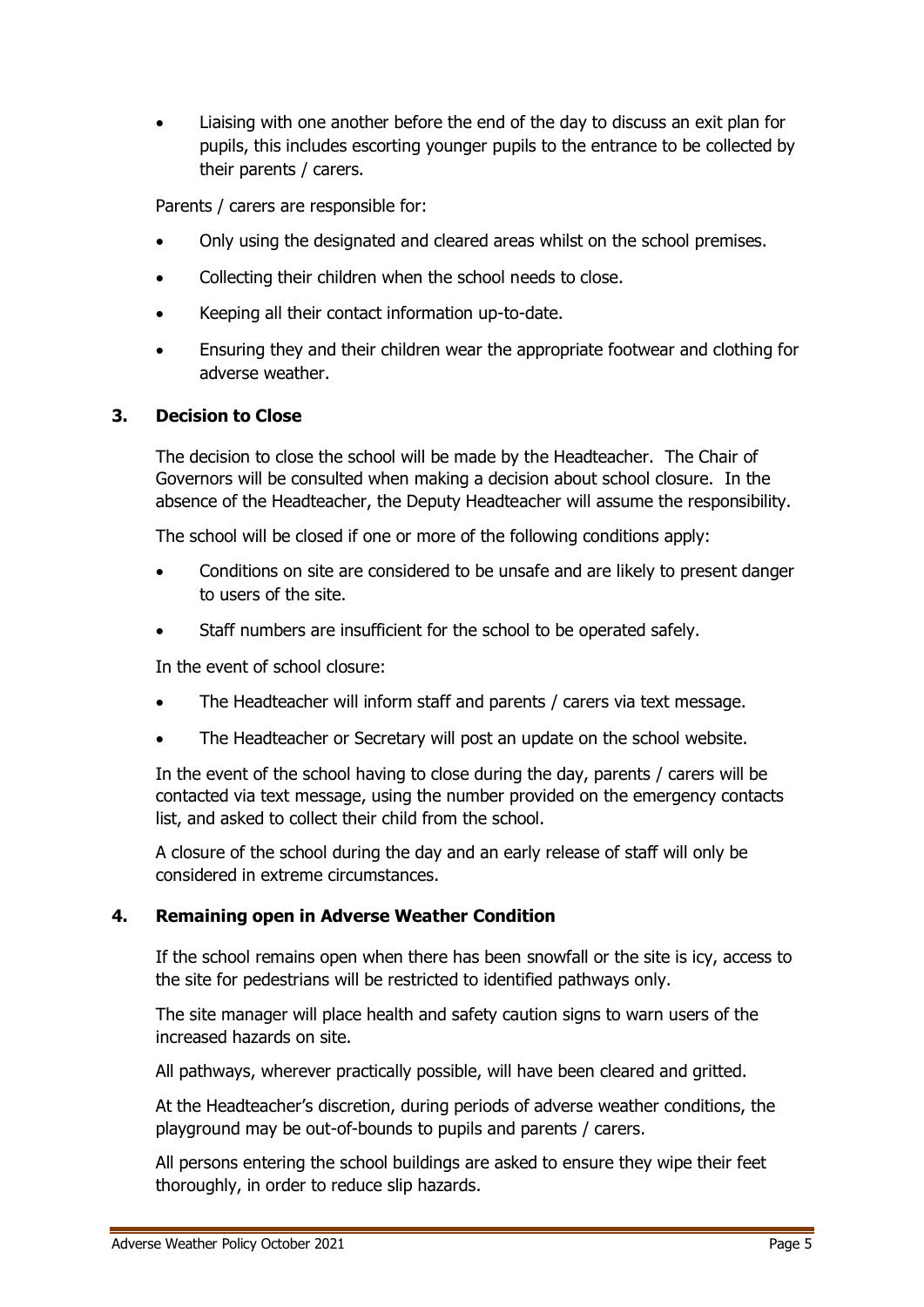#### <span id="page-5-0"></span>**5. Health and Safety**

The school has a duty of care to anyone accessing the site and surrounding grounds.

The school will be liable if it is found that the school has been negligent in its responsibilities and has not taken all reasonable measures, given the circumstances, to ensure the health and safety of pupils, staff, visitors and parents / carers entering the school site.

The Headteacher is responsible for ensuring safety on the school site, in accordance with the school's Health and Safety policy.

Staff, visitors and parents / carers have the personal responsibility to express caution and take responsibility for their own health and safety whilst on the school grounds.

#### **Individuals must take responsibility for the health and safety of any children under their supervision.**

#### **If anyone believes that the site is unsafe, it is advised that they do not enter the school grounds and inform either the Headteacher or Site Manager so the safety can be reassessed.**

In the event of adverse weather conditions, the Site Manager will assess the school site and inform the Headteacher at 7.30am of the state of site.

A risk assessment of the site will be conducted in order to assess any potential hazards due to the weather conditions.

Closing the school is a reasonable decision if pupils or staff are at risk of serious injury due to the weather conditions.

#### <span id="page-5-1"></span>**6. Limited Staff Numbers**

During periods of adverse weather conditions, staff members are expected to make all reasonable efforts to attend work, whether this means they will be late or not.

Staff members are expected to assess the availability of all public transport and consider the feasibility of walking to work, if they live relatively close and are fit and able to do so, in order to attend work.

The school understands that, whilst staff members are expected to make all reasonable efforts to attend work, it is essential to minimise personal risk.

Staff members are required to consider local weather conditions, distance, availability of public transport, and fitness to walk when making their decision.

Staff members are required to liaise with the Headteacher to discuss options of attending work.

In order to comply with health and safety regulations, different age groups may be brought together to be taught under the supervision of the available teachers and support staff:

No maximum class size limits are set out.